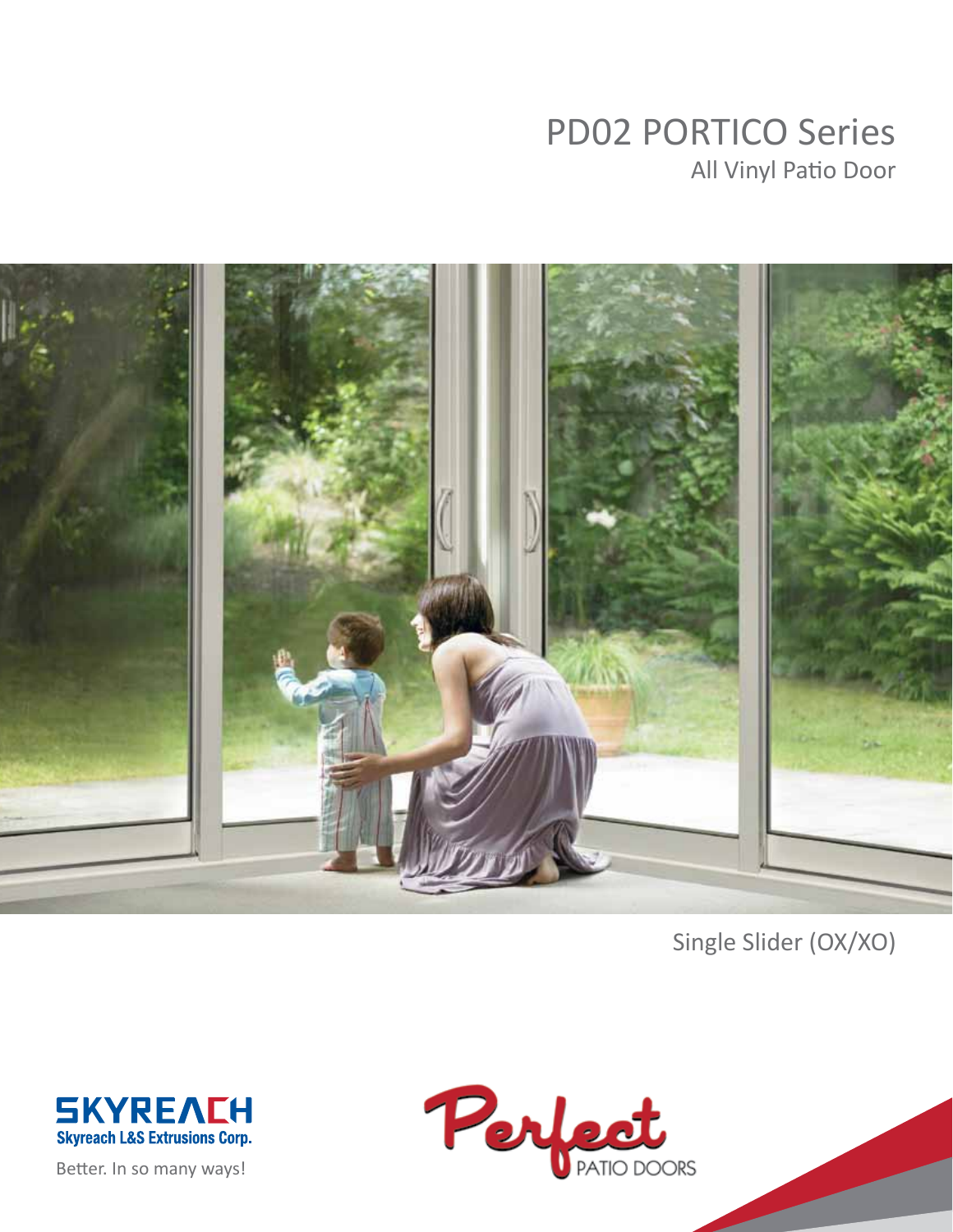### Better. In so many ways.

Meticulous design, plus superior features and options, are trademarks of SKYREACH fabricated doors. From carefully engineered security options to structural soundness—the possibilities are endless with a PERFECT<sup>®</sup> brand Patio Door.

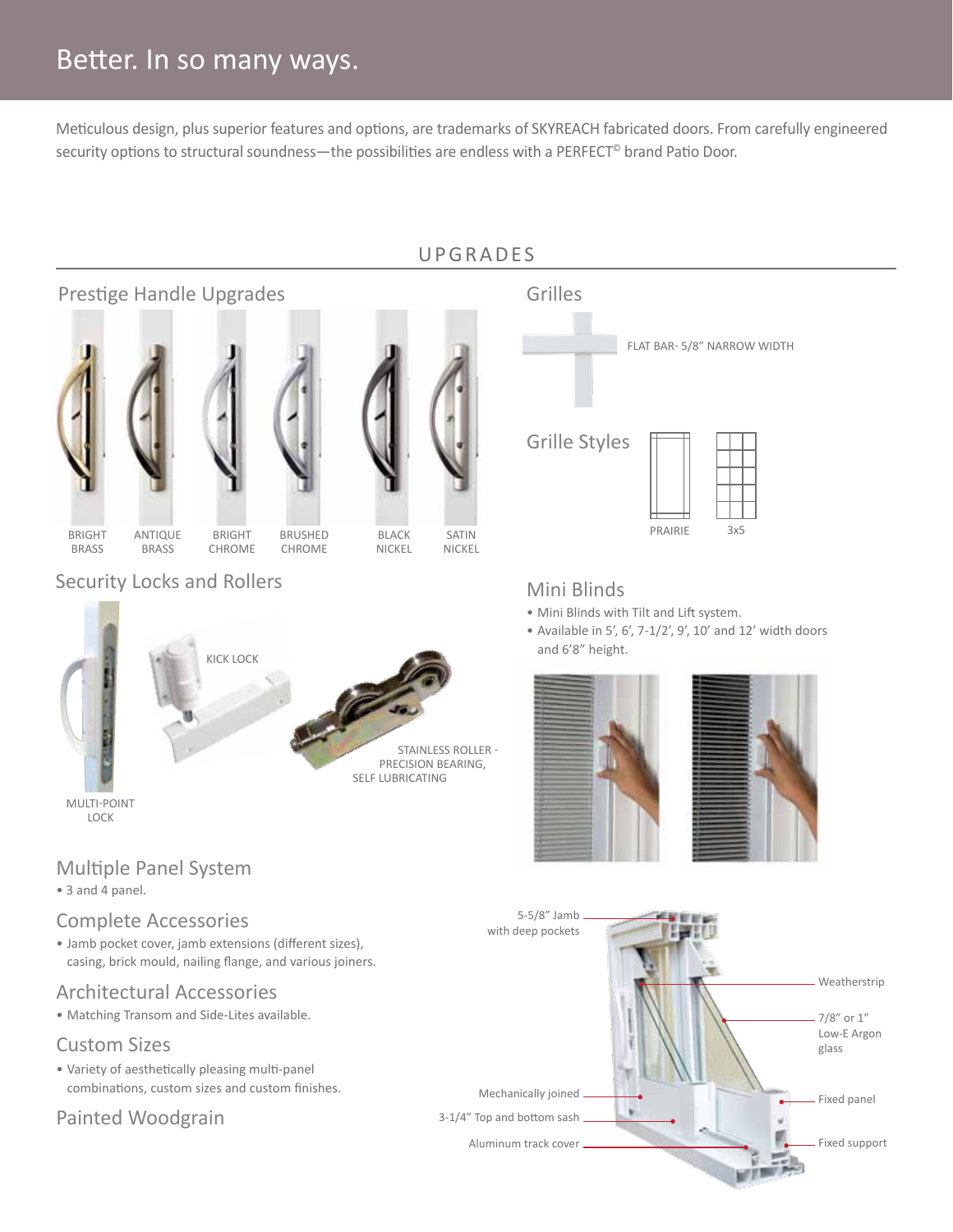## PD02 Portico Single Slider (OX/XO) Patio Door

Portico Single Slider (OX/XO) patio door is a classic patio door with traditional right-hand (OX) and left-hand (XO) configuration. With minor adjustment during installation, this system is reversible as a right-hand and left-hand configuration. It is just perfect for your remodelling and new home project!

#### EXTRUDED SOLID COLORS



Colors shown SHOULD BE USED AS a general guide. Printed colors are not an exact match for extruded or painted vinyl. Please talk to your dealer to learn more about available painted colors.





SINGLE SLIDER (OX) shown (also available in XO)

#### FEATURES and BENEFITS

- All vinyl, multi-chamber profile design for superior insulating properties for your comfort and energy savings.
- Mechanically-joined frame with accessory groove in standard 5-1/2" frame depth.
- Mechanically fastened aluminum reinforced door panels for rigidity and strength.
- Standard sizes available: 5', 6' or 8' width by 6'8" and 8' height.
- AAMA certified zinc-plated, double tandem steel rollers for durability and smooth, effortless sliding.
- Corrosion-resistant, anodized-aluminum tracks for ongoing, smooth gliding operation.
- Full perimeter triple layer weather stripping for excellent air and water tightness.
- Standard "Landmark" handle (with lock and key upgrade) and available upgrade to "Prestige" series handles.
- Heavy-duty screen with heavy-gauge extruded aluminum frame and fiberglass mesh for solid frame and smooth operation.
- Specially formulated, color-matched sealing material for durability in performance and color retention.
- Specially-designed fabrication equipment combined with some of the most efficient manufacturing processes ensure that the fit, finish and functionality of a PERFECT<sup>®</sup> brand sliding Patio Door is of the highest quality.



| <b>PRODUCT PERFORMANCE</b> |                           |
|----------------------------|---------------------------|
| PD02-6068-OX               | Class R-PG35 Type SD (A2) |
| PD02-8080-OX               | ClassLC-PG35Type SD (A3)  |

The company reserves the right to change specifications, alter or improve the design or construction of its products as described herein and to furnish them when so altered without reference to the illustrations or descriptions in this literature.